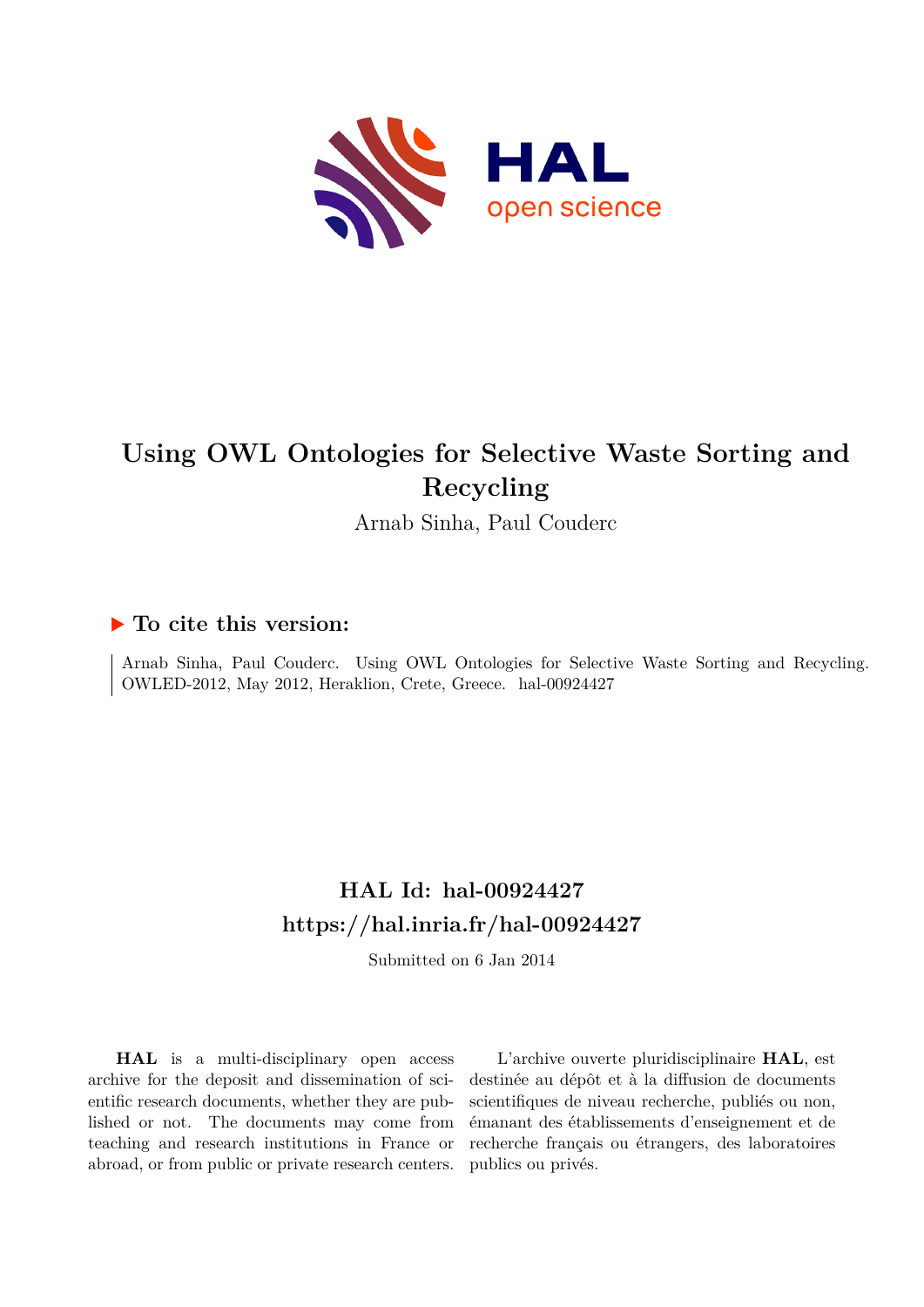Arnab Sinha and Paul Couderc

INRIA, Rennes-Bretagne Atlantique, Campus Universitaire de Beaulieu 35042 Rennes Cedex, France {arnab.sinha,paul.couderc}@inria.fr http://www.inria.fr/en/en/teams/aces

Abstract. We are seeing the emergence of the Internet of Things, where digitally enabled objects can interact in smart environments. RFID can play an important role in linking common objects to the digital world. In this paper, we focus on efficient processing of collective waste items. These are considered to be smart by tagging them with RFID which bears the description of its properties. We have demonstrated a model using OWL ontology to sort these smart waste items for better recycling of materials. Our motive for using ontologies is for representing and reasoning of the domain knowledge to be autonomous, reducing the need for frequent references and updates for knowledge definitions from external sources in real time.

Keywords: OWL ontology, selective sorting of waste, RFID, recyclable materials, N-ary relations

### 1 Introduction

Today Pervasive computing is gradually entering people's everyday life. Commonly used objects are made smarter. They are able to adapt and integrate with the environment which might have capabilities to perform computation and information processing. The use of RFIDs and sensors have an important contribution in imparting intelligence. RFID chips are generally used to connect physical objects in the digital environment. Presently, RFID tags are widely used by retailers and manufacturers for inventory management. We can assume that in future they will tag every product. This would also support for better waste management and recycling. Considering this future trend, we consider to have "self describing" smart waste items. Efforts have been made in the past to perform efficient waste management using RFIDs [1].

The generation of waste items in recent times has been growing by leaps and bounds [2]. If these are not disposed and treated properly, it can be detrimental to the environment. The sorting of these items should be done at the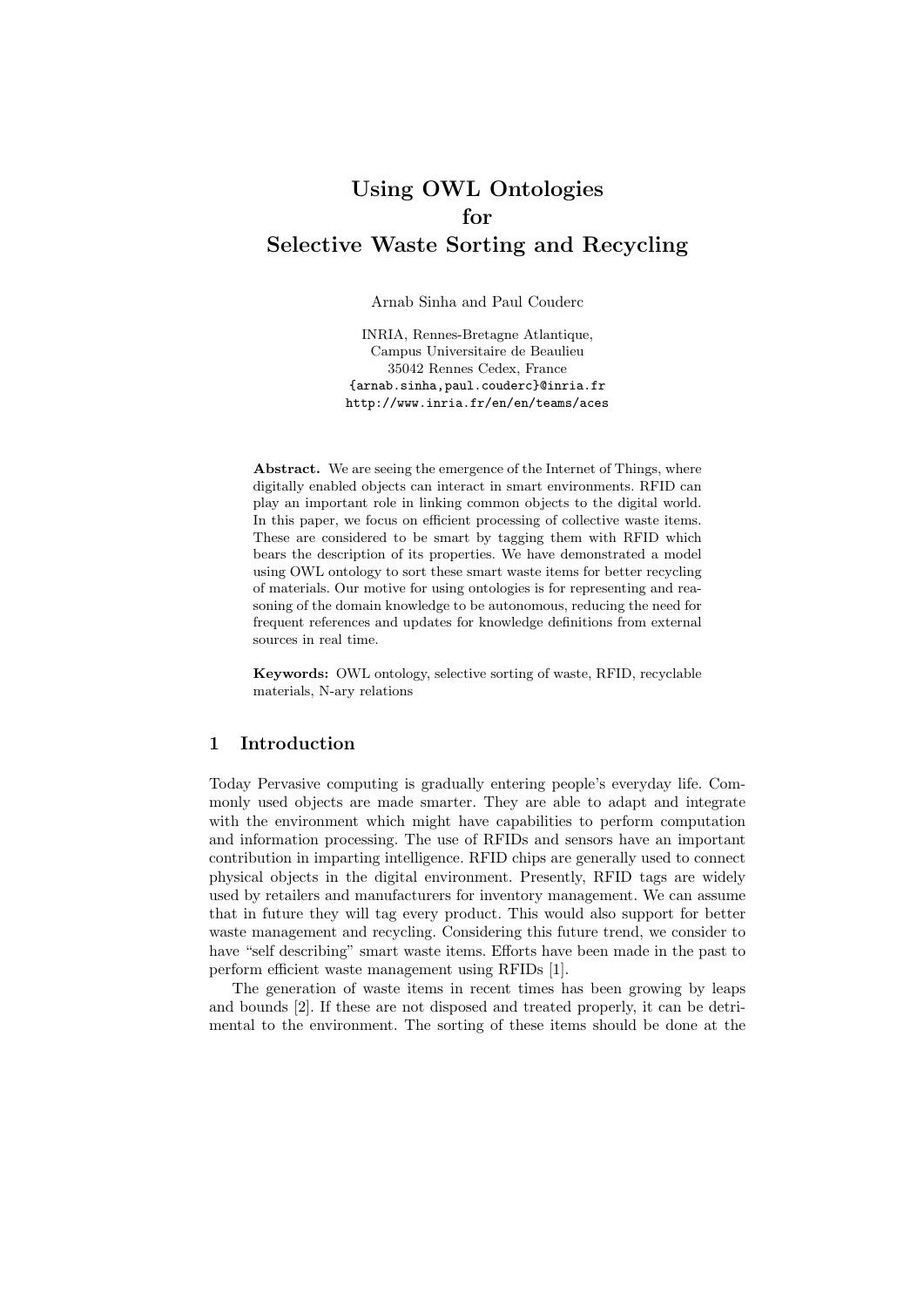earliest for maximizing the amount of valuable recyclable materials contained in it and reduce their contamination by unwanted materials. Making these waste items smarter, we could be able to handle such problems in a much efficient way. The tags on the waste items contain the information about the amount of valuable recyclable materials it contains. This information is read and decisions made during sorting process which requires knowledge. In this paper, we have demonstrated the use of OWL ontology to represent this knowledge. The reasoner is also used to make inferences when smart waste items are added. It has the advantage that the knowledge representation would be self sufficient and could be easily shared when required. In the following sections we describe a model using OWL to build an ontology for these problems in the domain of waste management.

#### 2 Background

#### 2.1 Selective Sorting

Every category of the selective sorting process would have some criteria and conditions like the amount and quality of recyclable materials recovered. In addition to this there may be some hazardous or unwanted waste items that might cause contamination to this category  $[5, 6]$ . Within the perspective of smart waste items we take into consideration that they contain the information regarding the recyclable material contents.

Taking examples from everyday life, some of the recyclable materials are different types of glass, paper/cardboard, plastic, metal etc. We would take examples for our model that elucidate the selective sorting of some of these materials. Hence our ontology contains classes such as Glass, Paper, Plastic and Metal. Being distinct types of materials, they are represented as disjoint classes in the ontology. They represent the generics and they contain individuals as members to represent specific categories. Specific types of *glass* like *SodaLime*-Glass, FoamGlass etc. are listed as indivduals in the ontology. Our model that accepts or rejects items depending on the preconditions that are set regarding the categories and amount of recyclable materials it wants to maximize.

#### 2.2 N-ary Relations

The W3C group provides the ontology design method for N-ary relations in an ontology [3]. Since we have made use of these relations extensively in our model, a brief overview is necessary about the types of knowledge it can be used to represent.

Formally, an N-ary relation forms a mapping of an individual with other individuals or data values. The relations are all interconnected in some way. It is used when additional information need to be added to a binary relation.

The W3C lists four types of cases where N-ary relations are useful. The first case demonstrates the use of N-ary relations when additional attributes need to be provided with a relation. The classical example they have stated is "Christine has breast tumor with high probability".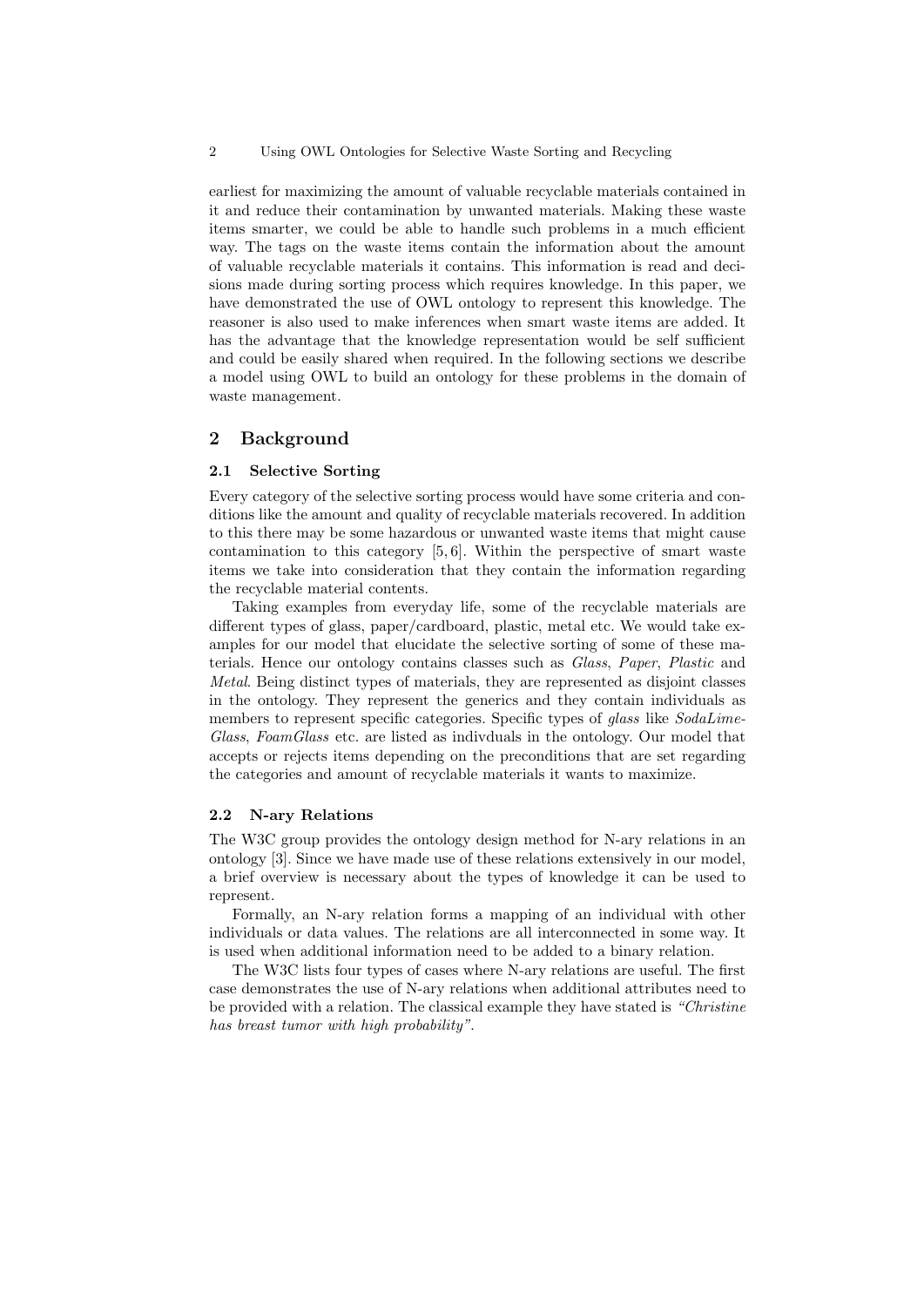#### 2.3 Modifying N-ary Relations with Numeric Values

The N-ary relations referred above have provisions for specifying the probabilities for the diagnosis as discrete values. This use case suggested by W3C could be modified to represent some specific situations. The attribute that relates the probability on the diagnosis consists of a discretized value. It would be more realistic if the probability values could be represented with numeric values. Hence we have incorporated this along with some more changes to build a model that exhibits useful features. We will show the usefulness of this model in practical applications which would be discussed in subsequent sections.

Modifying the first use case of W3C, we have defined the N-ary relations linking the classes as shown in figure 1. The class *Diagnosis\_Relation\_20* interconnects all the related classes we are interested to form relationships with. Its relation with the class *Disease* using the property *diagnosis\_value* expresses a diagnosis with at least one disease. Similarly the other property *diagnosis-probability* holds all relations with integers having any value  $\geq 20$ . This is one of the modifications we had stated earlier which makes the numeric representation of the probability value more realistic. We have defined both *diagnosis\_value* and *di*agnosis probability as functional properties, thus requiring that each instance of Diagnosis Relation 20 has exactly one value each for Disease and its probability.

Figure 1 has another property *has\_diagnosis* that represents relation between the class SickPerson and Diagnosis Relation 20. The existential quantifier "someValuesFrom" requires to have at least one instance of the class Diagnosis Relation 20. So this completes the entire relation to represent a SickPerson diagnosed with a disease with probability  $> 20$ .



Fig. 1. Representing N-ary relation use case after the modification

Now we will define another similar N-ary relation class  $Diagonosis$ -Relation 40 having probability value  $> 40$  and make both these classes *equivalent Class*. We are putting down the complete definitions for these two classes below:

```
Class: Diagnosis_Relation_20
  EquivalentTo:
       (diagnosis_value some Disease)
        and (diagnosis_probability only xsd:int[>= 20])
```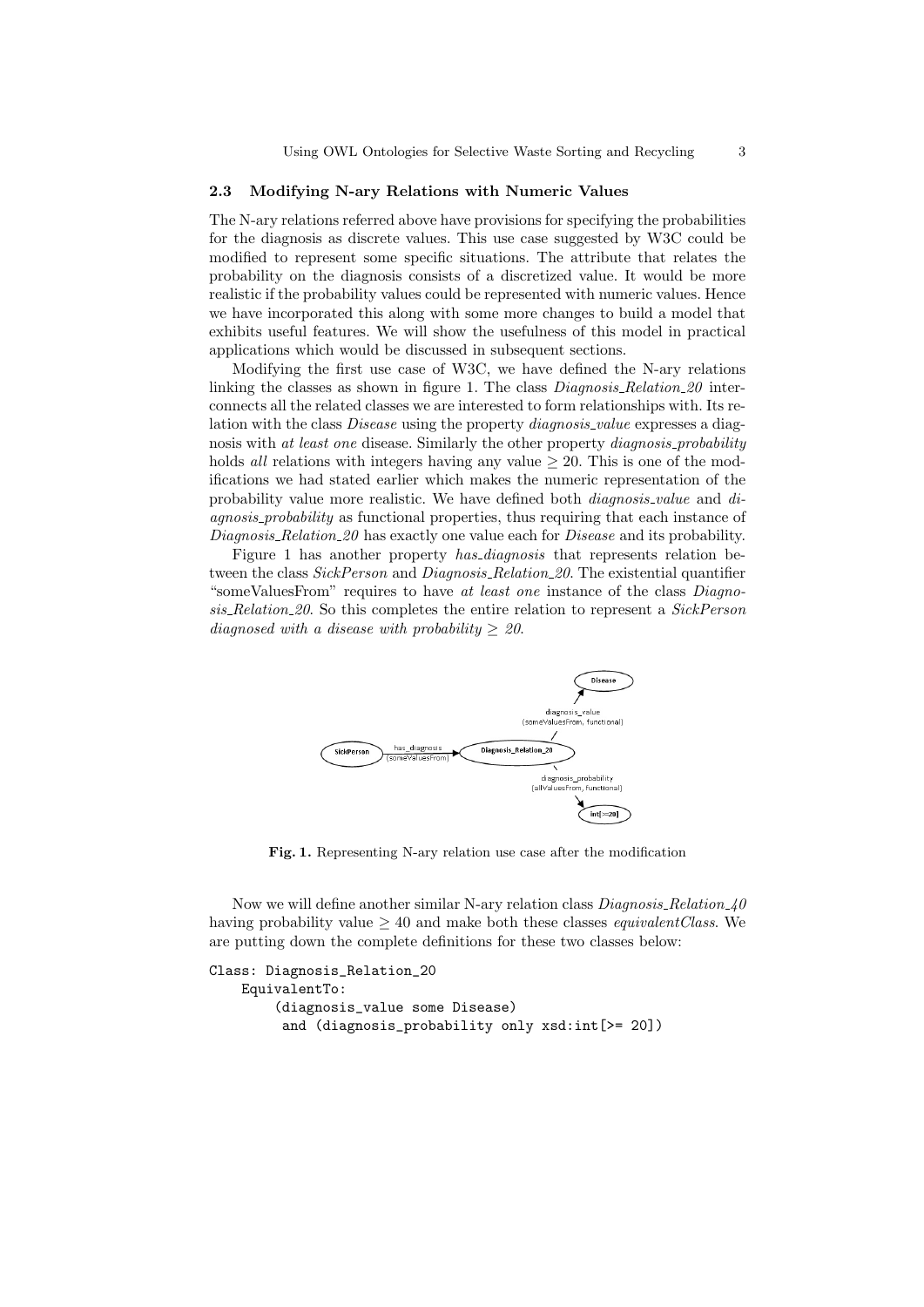```
Class: Diagnosis_Relation_40
  EquivalentTo:
       (diagnosis_value some Disease)
        and (diagnosis_probability only xsd:int[>= 40])
```
We would observe an interesting feature with these classes. The class *Diag*nosis\_Relation\_20 would be inferred as superclass of *Diagnosis\_Relation\_40* by the reasoner. Hence the individuals in the class  $Diagnosis_Relation_40$  satisfies both the class conditions. Figure 2 represents the sets of classes using a Venn diagram.



Fig. 2. Explanation for subclasses of the class Diagnosis Relation 20

# 3 OWL Information Model

Reiterating on our problem described earlier, we intend to perform the reasoning of this selective sorting based on the percentage of recyclable materials it contains as well as maximize the extraction of the valuable recyclable materials? In this section we will explain how our implemented model performs this specific task. This model makes extensive use of the modified N-ary relation using numeric values as explained in section 2.3.

The system performing selective recovery should have sufficient knowledge for making decisions to accept or reject a waste item. We have chosen to embed this knowledge using ontologies in the systems. Ontologies can formally represent a set of concepts within a domain along with the relationships between them [9]. Among all the available ontology editors for OWL, we have used Protégé to develop the ontology for it [4].

Before proceeding with description of the various categories using ontologies, we would introduce the used N-ary relations. An N-ary relation such as  $Glass_{30}$ in figure 3 would represent Glass with quantity more than 30%. There are two properties material value and material percentage that links Glass 30 with the recyclable material class Glass and the numeric value 30 as percentage. Plastic 50, Glass 80, Metal 60 and Paper 70 are the other similar relations used in our ontology. We have used consistent naming convention for all such N-ary relations in our ontology.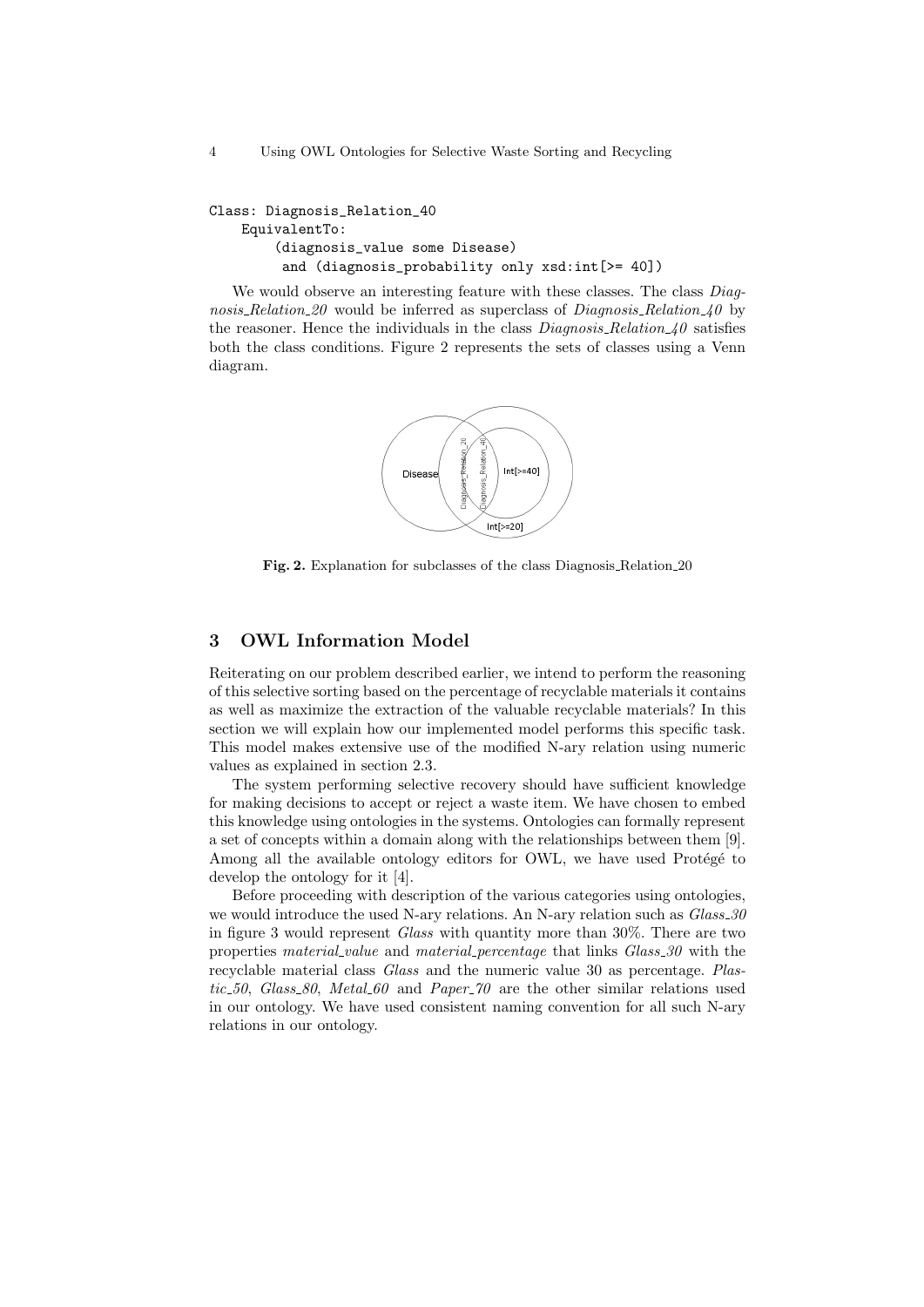

Fig. 3. Representing the using N-ary relation

#### 3.1 Representing E-wastes

Electronic waste items or simply e-wastes constitutes any type of electronic item like computers, telephones, televisions and so on. These contain various types of materials both useful as well as hazardous. Materials like plastic, glass etc are contained in them which can be used for recycling. To identify and perform selective sorting of these types of waste items using the ontology we have defined an equivalent class  $eWasteBin$  that considers any item as e-waste which contains more than 60% of *plastic* combined with more than 30% of *glass*. Capturing these conditions, the axioms can be stated using Manchester syntax as:

```
Class: eWasteBin
EquivalentTo:
  Waste and(contains some Glass_30) and(contains some Plastic_60)
```
Figure 3 shows the relations between the classes. The property contains establishes the relation between the class  $\epsilon_{\text{wasteBin}}$  and the N-ary relations. It's OWL existential quantifier *someValuesFrom* implies that it should have one of these items each.

Suppose we have an electronic waste item that contains atleast 62% Plastic along with 35% Glass. We can represent the item as:

```
Individual: ItemX
 Types:
  GenericProducts, Waste
  and (contains some((material_value some Glass)
             and (material_percentage value 35)))
   and (contains some ((material_value some Plastic)
                and (material_percentage value 62)))
```
This item would be classified as an electronic waste item satisfying the conditions of eWasteBin.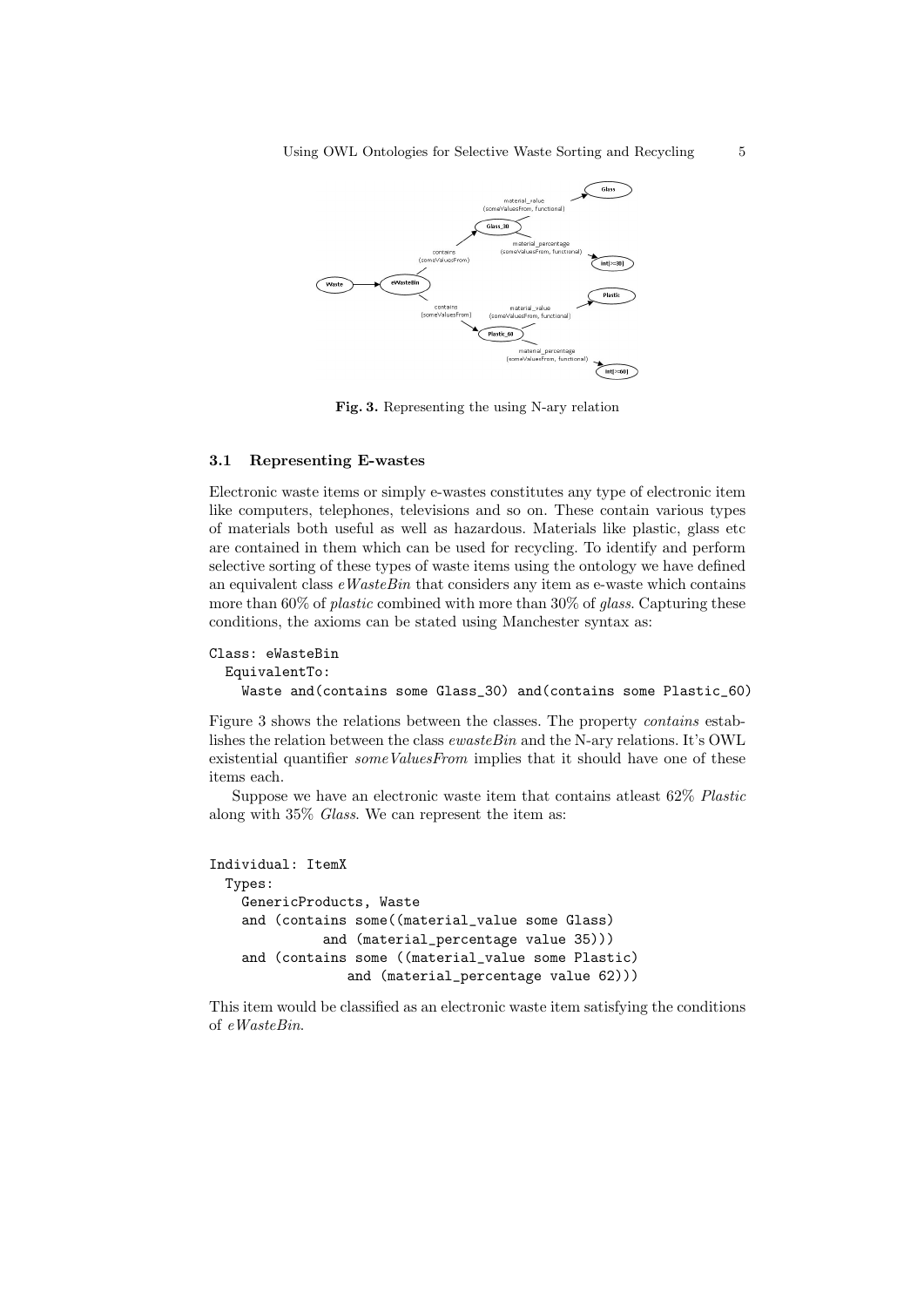#### 3.2 Capturing Categories like Glassbin

What happens if we are interested in sorting of items that contains only one major type of recyclable material. For instance, *GlassBins* would like collect items selectively that contains Glass of more than 80%. The following class represented below would be able to capture such types of items:

```
Class: GlassBin
EquivalentTo:
  Waste and (contains some Glass_80) and (contains only Glass_80)
```
For the representation of this category there exists one and only one N-ary relation. So we have expressed the same using both the OWL existential restrictions allValuesFrom and someValuesFrom.

A typical example containing high amount of Glass would be coke bottle. The axioms for such an individual would be:

```
Individual: CokeBottle
Types:
  contains exactly 1 Rel_Material_Qty, GenericProducts,
  contains some ((material_value value SodaLimeGlass)
                   and (material_percentage value 94))
```
There is a subtle addition while stating the properties of the individual *Coke*-Bottle. Due to the open world assumptions of OWL ontology, it needs to be stated explicitly to contain only one type of material. So the axiom "*contains exactly* 1 Rel. Material  $Qty$ " is added to assure the OWL reasoner that this individual contains only one type of material. As we are using the model and add items through automatically generated programs, it would not be difficult ensuring to close off this information.



Fig. 4. Different Categories and Generic Items represented in Ontology

Classes for other categories can be created similarly to the GlassBin. Figure 4 shows the visual representations of MetalBin and PaperBin in the ontology. They use the modified N-ary classes  $MetaL50$  and  $Paper\_70$  respectively.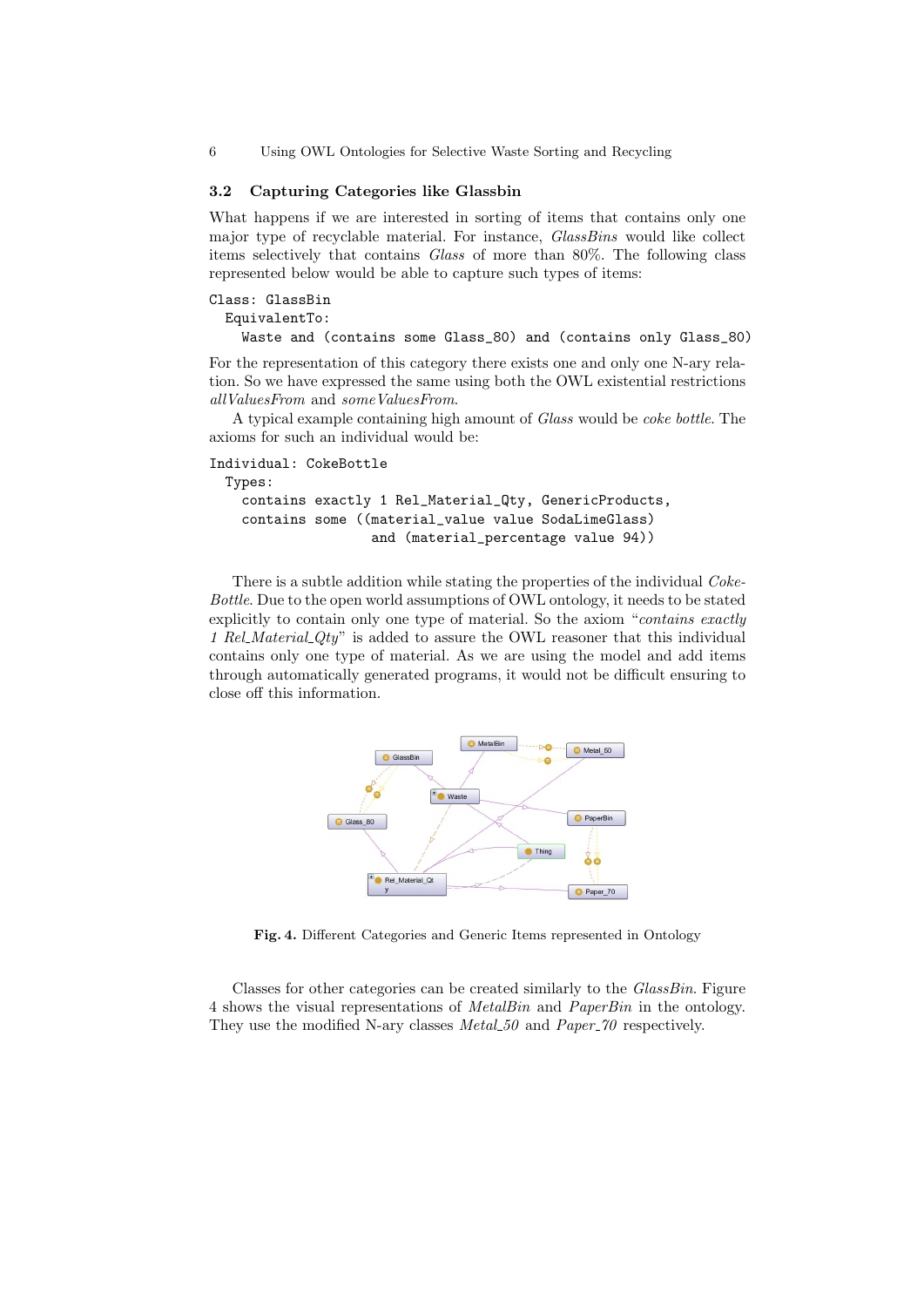These various categories can also be described by class expressions without using the N-ary classes such as *Metal.* 50, Paper  $\tilde{z}$  of the quantities for the recyclable materials are standardized for each category and won't be quite alot in number. So using these named classes would make the description of categories simple and easy to understand. We can also reuse them for defining newer categories as well as utilize them in DL queries.

# 4 Implementing the Sorting Application

Until this point, we have discussed our model for representing knowledge for selective sorting of collective waste items using ontology. The discussion also includes ways to represent items as individuals to be classified in the proper category. Our application has used the Information model in the backend. Ontologies are increasingly being used in Pervasive Computing Environments as some of their features are very well suited for the purpose [7, 8]. The Java API provided by Protégé manipulates the ontology programmatically and interfaces with the Information model in our stand-alone application [10].

The smart waste items are tagged with RFID tags that contain the details about the percentage contents of the various recyclable materials. For example, the individual  $ItemX$  in section 3.1 would have the data containing in its tag as  $Glass-35, Plastic-62$  as plain text. Our intelligent bin would have a RFID reader to detect the smart waste items and read the information contained in its tag. The application running on the bin would use the ontology based knowledge to infer the item's category. If found suitable, the bin would accept the item. The ontology based model can also be used to sort items in waste processing plants. In our project *Bin That Thinks*, we are developing such applications using the discussed model in consultation with a major waste management company [11].

We can use an alternative method for tagging the generic smart waste items. For example, a generic item like Monitor can have an entry in the ontology as below:

```
Class: Monitor
SubClassOf:
  GenericProducts,(contains some ((material_value some Glass)
                          and (material_percentage value 31)))
  and (contains some ((material_value some Plastic)
                and (material_percentage value 70)))
```
Hence while tagging monitors, it would be sufficient to write this classname Monitor into the tag. Our application would be able to detect such tags for proper categorization.

### 5 Conclusion

In this paper, we have proposed a model that can classify waste items based on the recyclable materials they are made up of. Our model utilizes the concept